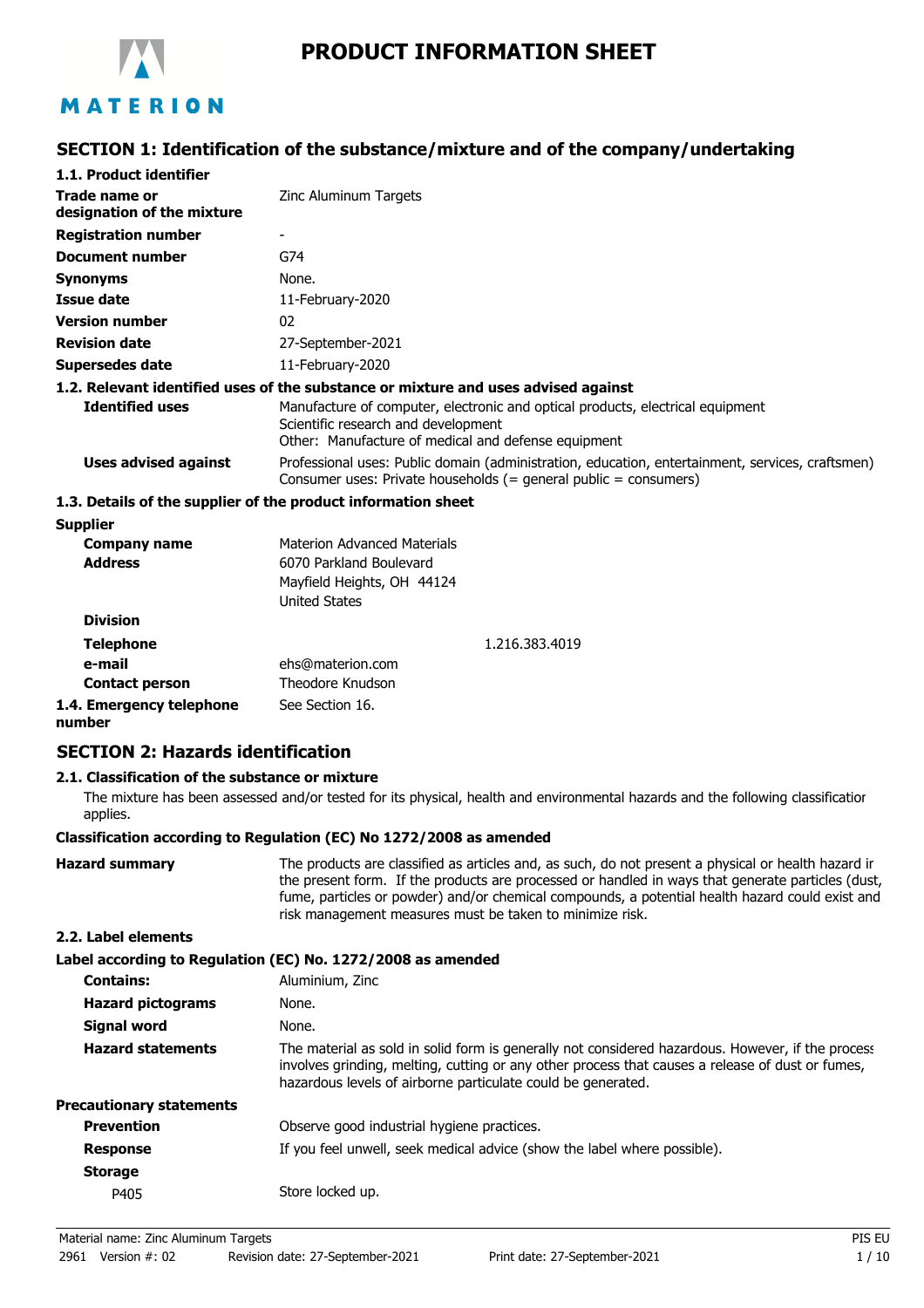| <b>Disposal</b>                          |                                                                                                     |
|------------------------------------------|-----------------------------------------------------------------------------------------------------|
| P501                                     | Dispose of contents/container in accordance with local/regional/national/international regulations. |
| Supplemental label<br><b>information</b> | For further information, please contact the Product Stewardship Department at +1.216.383.4019.      |
| 2.3. Other hazards                       | Not a PBT or vPvB substance or mixture.                                                             |
|                                          |                                                                                                     |

## **SECTION 3: Composition/information on ingredients**

**3.2. Mixtures**

## **General information**

| <b>Chemical name</b> |                                            | $\frac{0}{0}$ | No.                    | CAS-No. / EC REACH Registration No. Index No. |                      | <b>Notes</b> |
|----------------------|--------------------------------------------|---------------|------------------------|-----------------------------------------------|----------------------|--------------|
| <b>Zinc</b>          |                                            | $95 - 99$     | 7440-66-6<br>231-175-3 |                                               | $030 - 001 - 01 - 9$ |              |
|                      | <b>Classification:</b> Water-React. 3;H261 |               |                        |                                               |                      |              |
| Aluminium            |                                            | $1 - 5$       | 7429-90-5<br>231-072-3 | 01-2119529243-45-0056 013-002-00-1            |                      |              |
|                      | <b>Classification: -</b>                   |               |                        |                                               |                      |              |

# **SECTION 4: First aid measures**

| <b>General information</b>                                                                 | If you feel unwell, seek medical advice (show the label where possible). Ensure that medical<br>personnel are aware of the material(s) involved, and take precautions to protect themselves. |
|--------------------------------------------------------------------------------------------|----------------------------------------------------------------------------------------------------------------------------------------------------------------------------------------------|
| 4.1. Description of first aid measures                                                     |                                                                                                                                                                                              |
| <b>Inhalation</b>                                                                          | Move to fresh air. Call a physician if symptoms develop or persist.                                                                                                                          |
| <b>Skin contact</b>                                                                        | Wash off with soap and water. Get medical attention if irritation develops and persists.                                                                                                     |
| Eye contact                                                                                | Rinse with water. Get medical attention if irritation develops and persists.                                                                                                                 |
| <b>Ingestion</b>                                                                           | Rinse mouth. Get medical attention if symptoms occur.                                                                                                                                        |
| 4.2. Most important<br>symptoms and effects, both<br>acute and delayed                     | Under normal conditions of intended use, this material does not pose a risk to health.                                                                                                       |
| 4.3. Indication of any<br>immediate medical attention<br>and special treatment<br>needed   | Not available.                                                                                                                                                                               |
| <b>SECTION 5: Firefighting measures</b>                                                    |                                                                                                                                                                                              |
| <b>General fire hazards</b>                                                                | No unusual fire or explosion hazards noted.                                                                                                                                                  |
| 5.1. Extinguishing media                                                                   |                                                                                                                                                                                              |
| Suitable extinguishing<br>media                                                            | Powder. Dry sand.                                                                                                                                                                            |
| <b>Unsuitable extinguishing</b><br>media                                                   | Carbon dioxide (CO2).                                                                                                                                                                        |
| 5.2. Special hazards arising<br>from the substance or<br>mixture                           | Non-combustible, substance itself does not burn.                                                                                                                                             |
| 5.3. Advice for firefighters<br><b>Special protective</b><br>equipment for<br>firefighters | Wear suitable protective equipment.                                                                                                                                                          |
| <b>Special firefighting</b><br>procedures                                                  | Move containers from fire area if you can do so without risk.                                                                                                                                |

#### **Specific methods** Use standard firefighting procedures and consider the hazards of other involved materials.

#### **SECTION 6: Accidental release measures**

### **6.1. Personal precautions, protective equipment and emergency procedures**

| For non-emergency<br>personnel    | Keep unnecessary personnel away. For personal protection, see section 8 of the PIS.           |
|-----------------------------------|-----------------------------------------------------------------------------------------------|
| For emergency<br>responders       | Keep unnecessary personnel away. Use personal protection recommended in Section 8 of the PIS. |
| 6.2. Environmental<br>precautions | No special environmental precautions required.                                                |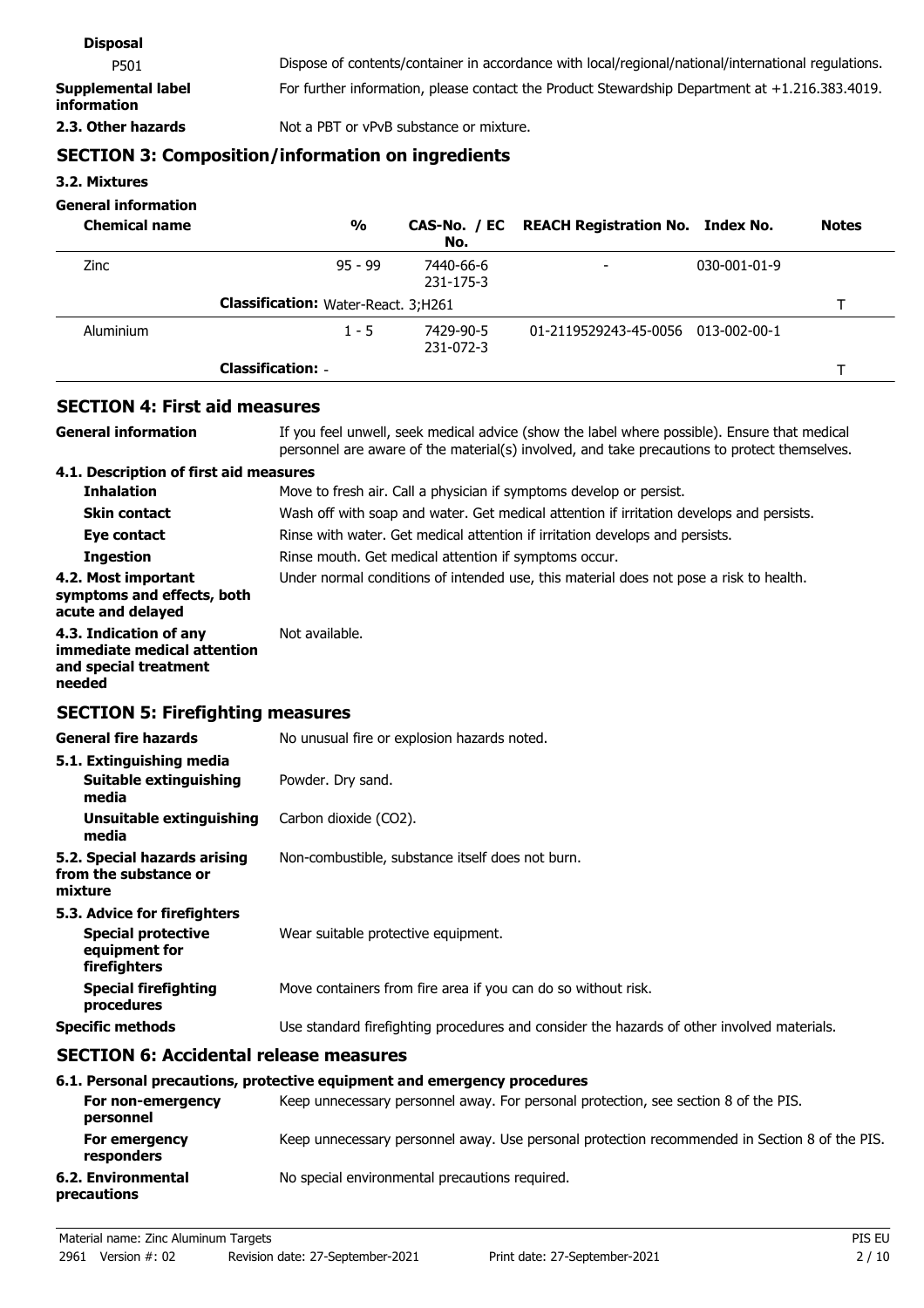| 6.3. Methods and material for<br>containment and cleaning up            | Stop the flow of material, if this is without risk. For waste disposal, see section 13 of the PIS.                            |                   |                                    |
|-------------------------------------------------------------------------|-------------------------------------------------------------------------------------------------------------------------------|-------------------|------------------------------------|
| 6.4. Reference to other<br>sections                                     | For personal protection, see section 8 of the PIS. For waste disposal, see section 13 of the PIS.                             |                   |                                    |
| <b>SECTION 7: Handling and storage</b>                                  |                                                                                                                               |                   |                                    |
| 7.1. Precautions for safe<br>handling                                   | Observe good industrial hygiene practices.                                                                                    |                   |                                    |
| 7.2. Conditions for safe<br>storage, including any<br>incompatibilities | Store away from incompatible materials (see Section 10 of the PIS).                                                           |                   |                                    |
| 7.3. Specific end use(s)                                                | Not available.                                                                                                                |                   |                                    |
|                                                                         | <b>SECTION 8: Exposure controls/personal protection</b>                                                                       |                   |                                    |
| 8.1. Control parameters                                                 |                                                                                                                               |                   |                                    |
| <b>Occupational exposure limits</b>                                     |                                                                                                                               |                   |                                    |
| <b>Components</b>                                                       | Austria. MAK List, OEL Ordinance (GwV), BGBI. II, no. 184/2001<br><b>Type</b>                                                 | <b>Value</b>      | Form                               |
| Aluminium (CAS 7429-90-5)                                               | <b>MAK</b>                                                                                                                    | 5 mg/m $3$        | Respirable fraction.               |
|                                                                         |                                                                                                                               | $10 \text{ mg/m}$ | Inhalable fraction.                |
|                                                                         | <b>STEL</b>                                                                                                                   | 20 mg/m3          | Inhalable fraction.                |
|                                                                         |                                                                                                                               | $10 \text{ mg/m}$ | Respirable fraction.               |
| <b>Belgium. Exposure Limit Values</b><br><b>Components</b>              | <b>Type</b>                                                                                                                   | <b>Value</b>      | Form                               |
| Aluminium (CAS 7429-90-5)                                               | <b>TWA</b>                                                                                                                    | 1 mg/m $3$        | Respirable fraction.               |
| <b>Components</b>                                                       | Bulgaria. OELs. Regulation No 13 on protection of workers against risks of exposure to chemical agents at work<br><b>Type</b> | <b>Value</b>      | Form                               |
| Aluminium (CAS 7429-90-5)                                               | <b>TWA</b>                                                                                                                    | 2 mg/m $3$        |                                    |
|                                                                         |                                                                                                                               | $10$ mg/m $3$     | Dust.                              |
|                                                                         |                                                                                                                               | $1,5$ mg/m3       | Respirable fraction.               |
| 13/09                                                                   | Croatia. Dangerous Substance Exposure Limit Values in the Workplace (ELVs), Annexes 1 and 2, Narodne Novine,                  |                   |                                    |
| <b>Components</b>                                                       | <b>Type</b>                                                                                                                   | <b>Value</b>      | <b>Form</b>                        |
| Aluminium (CAS 7429-90-5)                                               | <b>MAC</b>                                                                                                                    | $4$ mg/m $3$      | Respirable dust.                   |
|                                                                         |                                                                                                                               | $10 \text{ mg/m}$ | Total dust.                        |
| <b>Czech Republic. OELs. Government Decree 361</b>                      |                                                                                                                               |                   |                                    |
| <b>Components</b>                                                       | <b>Type</b>                                                                                                                   | <b>Value</b>      | <b>Form</b>                        |
| Aluminium (CAS 7429-90-5)                                               | <b>TWA</b>                                                                                                                    | $10 \text{ mg/m}$ | Dust.                              |
| <b>Denmark. Exposure Limit Values</b><br><b>Components</b>              | <b>Type</b>                                                                                                                   | <b>Value</b>      | <b>Form</b>                        |
| Aluminium (CAS 7429-90-5)                                               | <b>TLV</b>                                                                                                                    | $5$ mg/m $3$      | Dust and fume.                     |
|                                                                         |                                                                                                                               | 5 mg/m $3$        | Fume.                              |
|                                                                         |                                                                                                                               | $2$ mg/m $3$      | Respirable dust and/or<br>fume.    |
| amended                                                                 | Estonia. OELs. Occupational Exposure Limits of Hazardous Substances (Regulation No. 105/2001, Annex), as                      |                   |                                    |
| <b>Components</b>                                                       | <b>Type</b>                                                                                                                   | <b>Value</b>      | <b>Form</b>                        |
| Aluminium (CAS 7429-90-5)                                               | <b>TWA</b>                                                                                                                    | 4 mg/m $3$        | Fine dust, respiratory<br>fraction |
|                                                                         |                                                                                                                               | $10 \text{ mA/m}$ | Total dust                         |

|                                           |            | - 2011 11 2        | .             |
|-------------------------------------------|------------|--------------------|---------------|
| <b>Finland. Workplace Exposure Limits</b> |            |                    |               |
| <b>Components</b>                         | Type       | Value              | Form          |
| Aluminium (CAS 7429-90-5)                 | <b>TWA</b> | $1.5 \text{ mg/m}$ | Welding fume. |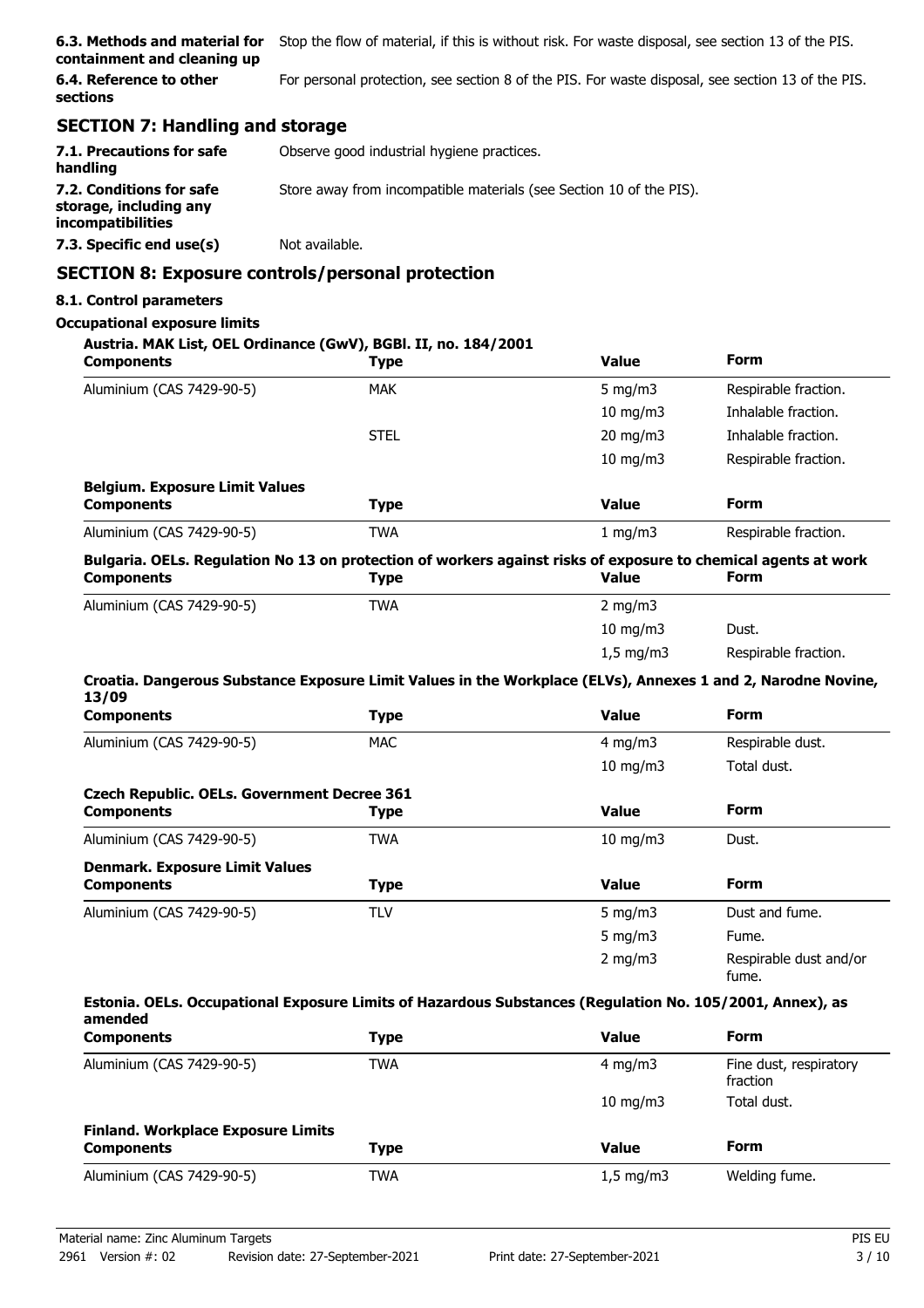| France. Threshold Limit Values (VLEP) for Occupational Exposure to Chemicals in France, INRS ED 984<br><b>Components</b>                         | <b>Type</b> | Value              | Form                 |
|--------------------------------------------------------------------------------------------------------------------------------------------------|-------------|--------------------|----------------------|
| Aluminium (CAS 7429-90-5)                                                                                                                        | <b>VME</b>  | 5 mg/m $3$         | Dust.                |
| <b>Regulatory status:</b> Indicative limit (VL)                                                                                                  |             |                    |                      |
|                                                                                                                                                  |             | $5 \text{ mg/m}$   | Welding fume.        |
| <b>Regulatory status:</b> Indicative limit (VL)                                                                                                  |             |                    |                      |
| <b>Regulatory status:</b> Indicative limit (VL)                                                                                                  |             | 10 mg/m3           |                      |
|                                                                                                                                                  |             |                    |                      |
| Germany. DFG MAK List (advisory OELs). Commission for the Investigation of Health Hazards of Chemical<br><b>Compounds in the Work Area (DFG)</b> |             |                    |                      |
| <b>Components</b>                                                                                                                                | <b>Type</b> | <b>Value</b>       | <b>Form</b>          |
| Aluminium (CAS 7429-90-5)                                                                                                                        | <b>TWA</b>  | 4 mg/m $3$         | Inhalable dust.      |
|                                                                                                                                                  |             | $1,5 \text{ mg/m}$ | Respirable dust.     |
| Zinc (CAS 7440-66-6)                                                                                                                             | <b>TWA</b>  | 2 mg/m $3$         | Inhalable fraction.  |
|                                                                                                                                                  |             | $0,1$ mg/m3        | Respirable fraction. |
| Germany. TRGS 900, Limit Values in the Ambient Air at the Workplace                                                                              |             |                    |                      |
| <b>Components</b>                                                                                                                                | <b>Type</b> | <b>Value</b>       | <b>Form</b>          |
| Aluminium (CAS 7429-90-5)                                                                                                                        | <b>AGW</b>  | $10$ mg/m $3$      | Inhalable fraction.  |
|                                                                                                                                                  |             | $1,25$ mg/m3       | Respirable fraction. |
| Greece. OELs (Decree No. 90/1999, as amended)                                                                                                    |             |                    |                      |
| <b>Components</b>                                                                                                                                | <b>Type</b> | <b>Value</b>       | Form                 |
| Aluminium (CAS 7429-90-5)                                                                                                                        | <b>TWA</b>  | 5 mg/m $3$         | Inhalable            |
|                                                                                                                                                  |             | $10$ mg/m $3$      | Welding fume.        |
|                                                                                                                                                  |             | $10$ mg/m $3$      | Respirable.          |
|                                                                                                                                                  |             | $10$ mg/m $3$      | Pyrophoric powder.   |
| Hungary. OELs. Joint Decree on Chemical Safety of Workplaces                                                                                     |             |                    |                      |
| <b>Components</b>                                                                                                                                | <b>Type</b> | <b>Value</b>       | <b>Form</b>          |
| Aluminium (CAS 7429-90-5)                                                                                                                        | <b>TWA</b>  | $6$ mg/m $3$       | Respirable.          |
| Iceland. OELs. Regulation 154/1999 on occupational exposure limits<br><b>Components</b>                                                          | <b>Type</b> | <b>Value</b>       | <b>Form</b>          |
| Aluminium (CAS 7429-90-5)                                                                                                                        | <b>STEL</b> | $10$ mg/m $3$      | Dust.                |
|                                                                                                                                                  | <b>TWA</b>  | $5$ mg/m $3$       | Dust.                |
|                                                                                                                                                  |             |                    |                      |
| <b>Ireland. Occupational Exposure Limits</b><br><b>Components</b>                                                                                | <b>Type</b> | <b>Value</b>       | <b>Form</b>          |
| Aluminium (CAS 7429-90-5)                                                                                                                        | <b>TWA</b>  | 1 ppm              | Respirable dust.     |
|                                                                                                                                                  |             |                    |                      |
| <b>Italy. Occupational Exposure Limits</b><br><b>Components</b>                                                                                  | <b>Type</b> | <b>Value</b>       | <b>Form</b>          |
| Aluminium (CAS 7429-90-5)                                                                                                                        | <b>TWA</b>  | 1 mg/m3            | Respirable fraction. |
| Latvia. OELs. Occupational exposure limit values of chemical substances in work environment                                                      |             |                    |                      |
| <b>Components</b>                                                                                                                                | <b>Type</b> | <b>Value</b>       |                      |
| Aluminium (CAS 7429-90-5)                                                                                                                        | <b>TWA</b>  | 2 mg/m $3$         |                      |
| Lithuania. OELs. Limit Values for Chemical Substances, General Requirements                                                                      |             |                    |                      |
| <b>Components</b>                                                                                                                                | <b>Type</b> | <b>Value</b>       | <b>Form</b>          |
| Aluminium (CAS 7429-90-5)                                                                                                                        | <b>TWA</b>  | 5 mg/m $3$         | Inhalable fraction.  |
|                                                                                                                                                  |             | 2 mg/m $3$         | Respirable fraction. |
| Norway. Administrative Norms for Contaminants in the Workplace                                                                                   |             |                    |                      |
| <b>Components</b>                                                                                                                                | <b>Type</b> | <b>Value</b>       | <b>Form</b>          |
|                                                                                                                                                  |             |                    |                      |
| Aluminium (CAS 7429-90-5)                                                                                                                        | <b>TLV</b>  | $5$ mg/m $3$       | Welding fume.        |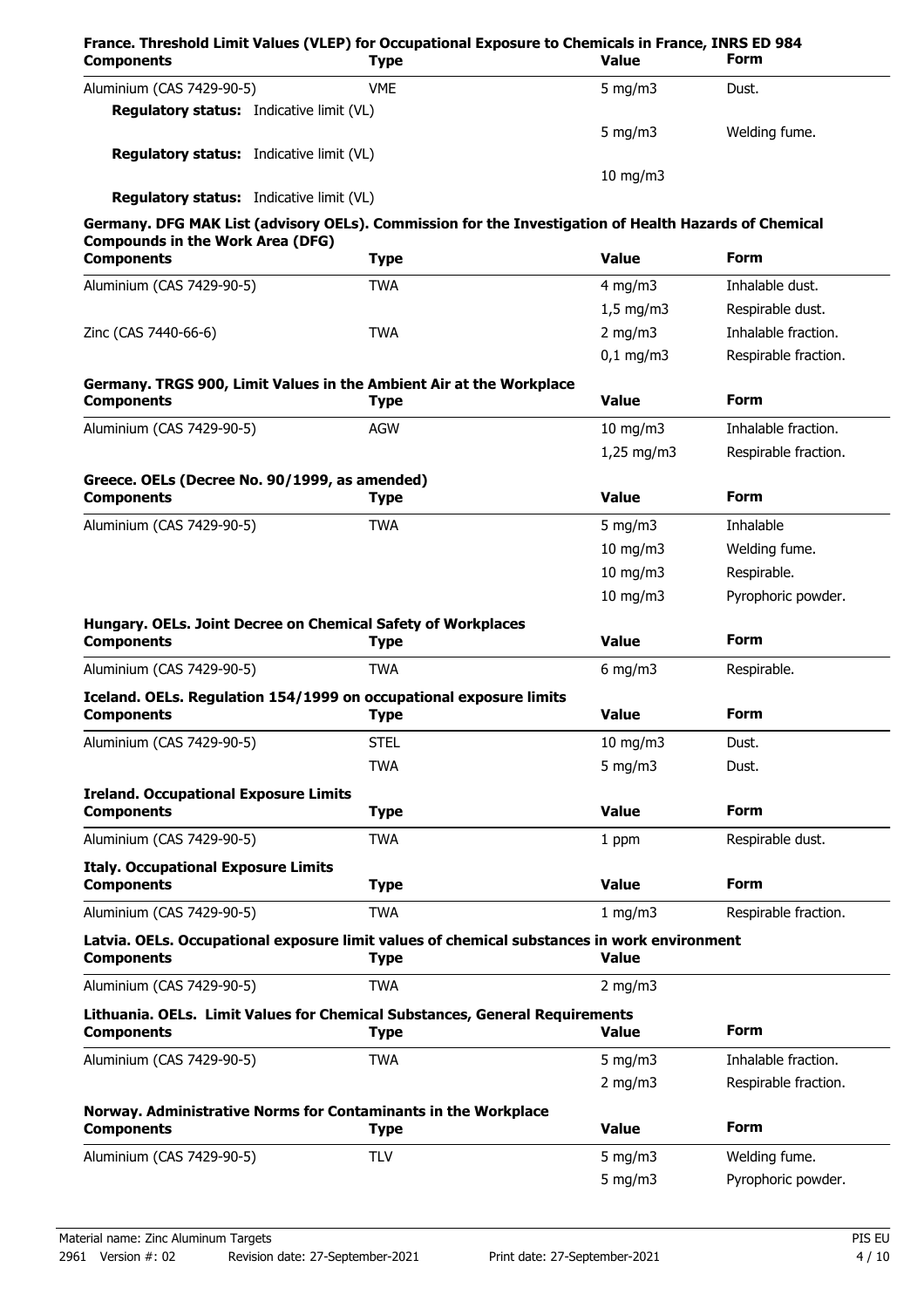| <b>Components</b>                                                                                                                                                        |                                                                                                              | <b>Type</b> |                    |                 | Value                          | concentrations and intensities of harmful health factors in the work environment, Journal of Laws 2014, item 817<br><b>Form</b> |
|--------------------------------------------------------------------------------------------------------------------------------------------------------------------------|--------------------------------------------------------------------------------------------------------------|-------------|--------------------|-----------------|--------------------------------|---------------------------------------------------------------------------------------------------------------------------------|
| Aluminium (CAS 7429-90-5)                                                                                                                                                |                                                                                                              | <b>TWA</b>  |                    |                 | $2,5$ mg/m3                    | Inhalable fraction.                                                                                                             |
|                                                                                                                                                                          |                                                                                                              |             |                    |                 | $1,2$ mg/m $3$                 | Respirable fraction.                                                                                                            |
| <b>Components</b>                                                                                                                                                        | Portugal. VLEs. Norm on occupational exposure to chemical agents (NP 1796)                                   | <b>Type</b> |                    |                 | <b>Value</b>                   | <b>Form</b>                                                                                                                     |
| Aluminium (CAS 7429-90-5)                                                                                                                                                |                                                                                                              | <b>TWA</b>  |                    |                 | $1 \text{ mg/m}$               | Respirable fraction.                                                                                                            |
| <b>Components</b>                                                                                                                                                        | Romania. OELs. Protection of workers from exposure to chemical agents at the workplace                       | <b>Type</b> |                    |                 | <b>Value</b>                   | <b>Form</b>                                                                                                                     |
| Aluminium (CAS 7429-90-5)                                                                                                                                                |                                                                                                              | <b>STEL</b> |                    |                 | $3$ mg/m $3$                   | Fume.                                                                                                                           |
|                                                                                                                                                                          |                                                                                                              |             |                    |                 | $10$ mg/m $3$                  | Dust.                                                                                                                           |
|                                                                                                                                                                          |                                                                                                              | <b>TWA</b>  |                    |                 | $3$ mg/m $3$                   | Dust.                                                                                                                           |
|                                                                                                                                                                          |                                                                                                              |             |                    |                 | 1 mg/m3                        | Fume.                                                                                                                           |
| <b>Components</b>                                                                                                                                                        | Slovakia. OELs. Regulation No. 300/2007 concerning protection of health in work with chemical agents         | <b>Type</b> |                    |                 | <b>Value</b>                   | <b>Form</b>                                                                                                                     |
| Aluminium (CAS 7429-90-5)                                                                                                                                                |                                                                                                              | <b>TWA</b>  |                    |                 | 4 mg/m $3$                     | Inhalable fraction.                                                                                                             |
|                                                                                                                                                                          |                                                                                                              |             |                    |                 | $1,5$ mg/m3                    | Respirable fraction.                                                                                                            |
| Zinc (CAS 7440-66-6)                                                                                                                                                     |                                                                                                              | <b>TWA</b>  |                    |                 | $2$ mg/m $3$                   | Inhalable fraction.                                                                                                             |
|                                                                                                                                                                          |                                                                                                              |             |                    |                 | $0,1$ mg/m3                    | Respirable fraction.                                                                                                            |
|                                                                                                                                                                          |                                                                                                              |             |                    |                 |                                | Slovenia. OELs. Regulations concerning protection of workers against risks due to exposure to chemicals while                   |
|                                                                                                                                                                          | working (Official Gazette of the Republic of Slovenia)                                                       |             |                    |                 |                                |                                                                                                                                 |
| <b>Components</b>                                                                                                                                                        |                                                                                                              | <b>Type</b> |                    |                 | <b>Value</b>                   | <b>Form</b>                                                                                                                     |
| Aluminium (CAS 7429-90-5)                                                                                                                                                |                                                                                                              | <b>TWA</b>  |                    |                 | $10$ mg/m $3$                  | Inhalable fraction.                                                                                                             |
| <b>Components</b>                                                                                                                                                        | <b>Spain. Occupational Exposure Limits</b>                                                                   | <b>Type</b> |                    |                 | <b>Value</b>                   | <b>Form</b>                                                                                                                     |
| Aluminium (CAS 7429-90-5)                                                                                                                                                |                                                                                                              | <b>TWA</b>  |                    |                 | 5 mg/m $3$                     | Welding fume.                                                                                                                   |
|                                                                                                                                                                          |                                                                                                              |             |                    |                 | 10 mg/m3                       | Dust.                                                                                                                           |
| <b>Components</b>                                                                                                                                                        | Sweden. OELs. Work Environment Authority (AV), Occupational Exposure Limit Values (AFS 2015:7)               | <b>Type</b> |                    |                 | <b>Value</b>                   | Form                                                                                                                            |
| Aluminium (CAS 7429-90-5)                                                                                                                                                |                                                                                                              | <b>TWA</b>  |                    |                 | 5 mg/m $3$                     | Total dust.                                                                                                                     |
|                                                                                                                                                                          |                                                                                                              |             |                    |                 | 2 mg/m $3$                     | Respirable dust.                                                                                                                |
| <b>Components</b>                                                                                                                                                        | Switzerland. SUVA Grenzwerte am Arbeitsplatz                                                                 | <b>Type</b> |                    |                 | <b>Value</b>                   | <b>Form</b>                                                                                                                     |
|                                                                                                                                                                          |                                                                                                              | <b>TWA</b>  |                    |                 | $3$ mg/m $3$                   | Respirable fraction.                                                                                                            |
|                                                                                                                                                                          |                                                                                                              |             |                    |                 |                                |                                                                                                                                 |
|                                                                                                                                                                          |                                                                                                              |             |                    |                 |                                |                                                                                                                                 |
|                                                                                                                                                                          | UK. EH40 Workplace Exposure Limits (WELs)                                                                    | <b>Type</b> |                    |                 | <b>Value</b>                   | <b>Form</b>                                                                                                                     |
|                                                                                                                                                                          |                                                                                                              | <b>TWA</b>  |                    |                 | 4 mg/m $3$                     | Respirable dust.                                                                                                                |
|                                                                                                                                                                          |                                                                                                              |             |                    |                 | $10$ mg/m $3$                  | Inhalable dust.                                                                                                                 |
|                                                                                                                                                                          | Croatia. BLV. Dangerous Substance Exposure Limit Values at Workplace, Annexes 4 (as amended)<br><b>Value</b> |             | <b>Determinant</b> | <b>Specimen</b> | <b>Sampling Time</b><br>$\ast$ |                                                                                                                                 |
|                                                                                                                                                                          |                                                                                                              |             | Aluminium          | Urine           |                                |                                                                                                                                 |
| Aluminium (CAS 7429-90-5)<br><b>Components</b><br>Aluminium (CAS 7429-90-5)<br><b>Biological limit values</b><br><b>Components</b><br>Aluminium (CAS 7429-90-5) 200 mg/l | * - For sampling details, please see the source document.                                                    |             |                    |                 |                                |                                                                                                                                 |
| <b>Components</b>                                                                                                                                                        | Germany. TRGS 903, BAT List (Biological Limit Values)<br><b>Value</b>                                        |             | <b>Determinant</b> | <b>Specimen</b> | <b>Sampling Time</b>           |                                                                                                                                 |

Material name: Zinc Aluminum Targets PIS EU 2961 Version #: 02 Revision date: 27-September-2021 Print date: 27-September-2021 5/10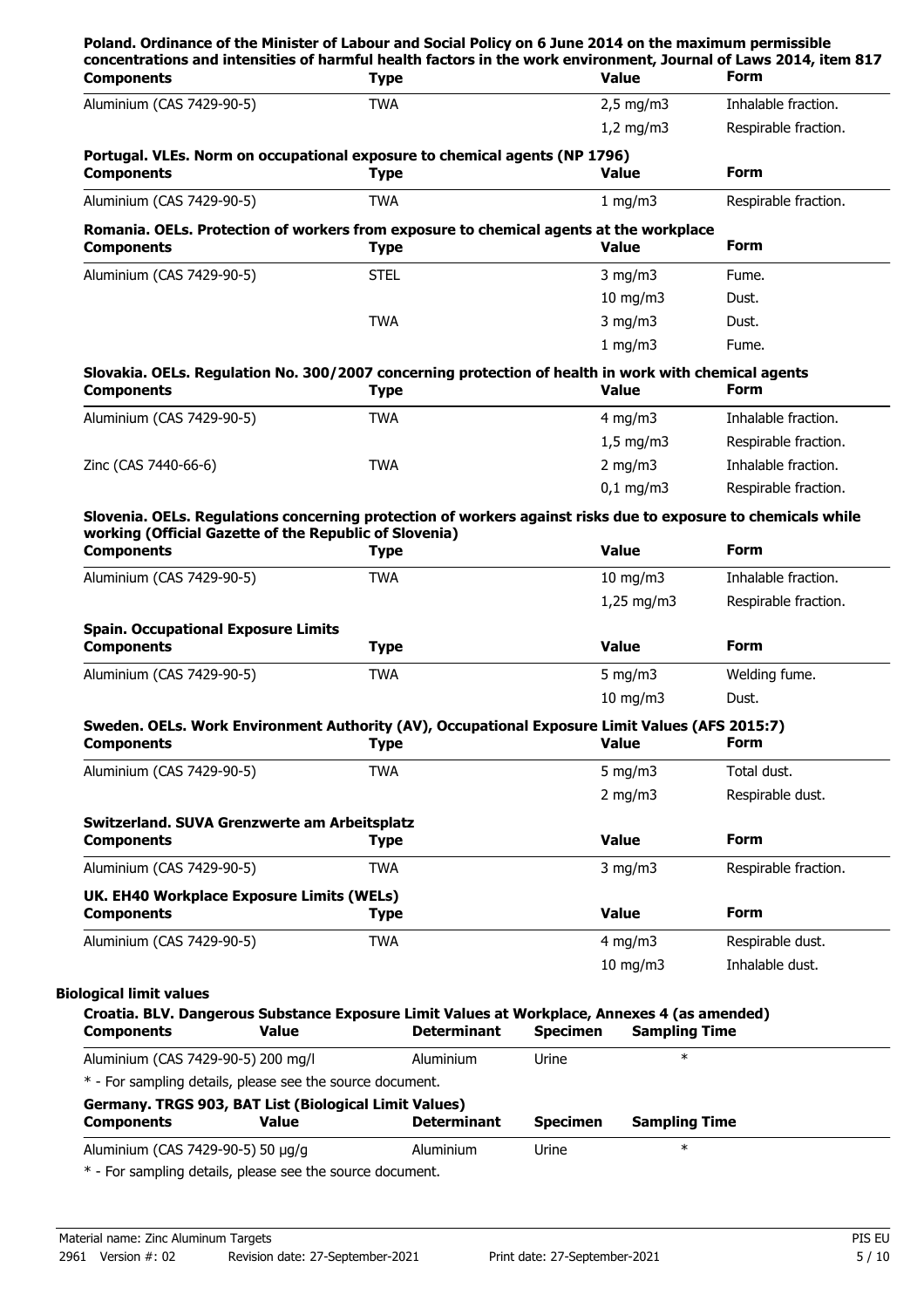|                                                                               | <b>Value</b>                       | <b>Determinant</b>                                                        | <b>Specimen</b>        | <b>Sampling Time</b>                                                                                                                                                                                                                                                                              |
|-------------------------------------------------------------------------------|------------------------------------|---------------------------------------------------------------------------|------------------------|---------------------------------------------------------------------------------------------------------------------------------------------------------------------------------------------------------------------------------------------------------------------------------------------------|
| Aluminium (CAS 7429-90-5) 60 µg/g                                             |                                    | Aluminium                                                                 | Creatinine in<br>urine | $\star$                                                                                                                                                                                                                                                                                           |
| * - For sampling details, please see the source document.                     |                                    |                                                                           |                        |                                                                                                                                                                                                                                                                                                   |
| Switzerland. BAT-Werte (Biological Limit Values in the Workplace as per SUVA) |                                    |                                                                           |                        |                                                                                                                                                                                                                                                                                                   |
| <b>Components</b>                                                             | <b>Value</b>                       | <b>Determinant</b>                                                        | <b>Specimen</b>        | <b>Sampling Time</b>                                                                                                                                                                                                                                                                              |
| Aluminium (CAS 7429-90-5) 60 μg/g                                             |                                    | Aluminium                                                                 | Creatinine in<br>urine | $\ast$                                                                                                                                                                                                                                                                                            |
| * - For sampling details, please see the source document.                     |                                    |                                                                           |                        |                                                                                                                                                                                                                                                                                                   |
| <b>Recommended monitoring</b><br>procedures                                   |                                    | Follow standard monitoring procedures.                                    |                        |                                                                                                                                                                                                                                                                                                   |
| <b>Derived no effect levels</b><br>(DNELs)                                    | Not available.                     |                                                                           |                        |                                                                                                                                                                                                                                                                                                   |
| <b>Predicted no effect</b><br>concentrations (PNECs)                          | Not available.                     |                                                                           |                        |                                                                                                                                                                                                                                                                                                   |
| 8.2. Exposure controls                                                        |                                    |                                                                           |                        |                                                                                                                                                                                                                                                                                                   |
| <b>Appropriate engineering</b><br>controls                                    |                                    | established, maintain airborne levels to an acceptable level.             |                        | Good general ventilation should be used. Ventilation rates should be matched to conditions. If<br>applicable, use process enclosures, local exhaust ventilation, or other engineering controls to<br>maintain airborne levels below recommended exposure limits. If exposure limits have not been |
| Individual protection measures, such as personal protective equipment         |                                    |                                                                           |                        |                                                                                                                                                                                                                                                                                                   |
|                                                                               |                                    |                                                                           |                        |                                                                                                                                                                                                                                                                                                   |
| <b>General information</b>                                                    |                                    | Use personal protective equipment as required.                            |                        |                                                                                                                                                                                                                                                                                                   |
| Eye/face protection                                                           |                                    | If contact is likely, safety glasses with side shields are recommended.   |                        |                                                                                                                                                                                                                                                                                                   |
| <b>Skin protection</b>                                                        |                                    |                                                                           |                        |                                                                                                                                                                                                                                                                                                   |
| - Hand protection                                                             |                                    | Wear gloves to prevent metal cuts and skin abrasions during handling.     |                        |                                                                                                                                                                                                                                                                                                   |
| - Other                                                                       | Wear suitable protective clothing. |                                                                           |                        |                                                                                                                                                                                                                                                                                                   |
| <b>Respiratory protection</b>                                                 |                                    | In case of insufficient ventilation, wear suitable respiratory equipment. |                        |                                                                                                                                                                                                                                                                                                   |
| <b>Thermal hazards</b>                                                        |                                    | Wear appropriate thermal protective clothing, when necessary.             |                        |                                                                                                                                                                                                                                                                                                   |
| <b>Hygiene measures</b>                                                       | remove contaminants.               |                                                                           |                        | Always observe good personal hygiene measures, such as washing after handling the material and<br>before eating, drinking, and/or smoking. Routinely wash work clothing and protective equipment to                                                                                               |

#### **9.1. Information on basic physical and chemical properties**

| <b>Appearance</b>                                        |                                                   |
|----------------------------------------------------------|---------------------------------------------------|
| <b>Physical state</b>                                    | Solid.                                            |
| Form                                                     | Solid.                                            |
| Colour                                                   | Bluish grey                                       |
| Odour                                                    | None.                                             |
| <b>Odour threshold</b>                                   | Not applicable.                                   |
| рH                                                       | Not applicable.                                   |
| Melting point/freezing point                             | 419,53 °C (787,15 °F) estimated / Not applicable. |
| Initial boiling point and<br>boiling range               | Not applicable.                                   |
| <b>Flash point</b>                                       | Not applicable.                                   |
| <b>Evaporation rate</b>                                  | Not applicable.                                   |
| Flammability (solid, gas)                                | None known.                                       |
| Upper/lower flammability or explosive limits             |                                                   |
| <b>Flammability limit - lower</b> Not applicable.<br>(%) |                                                   |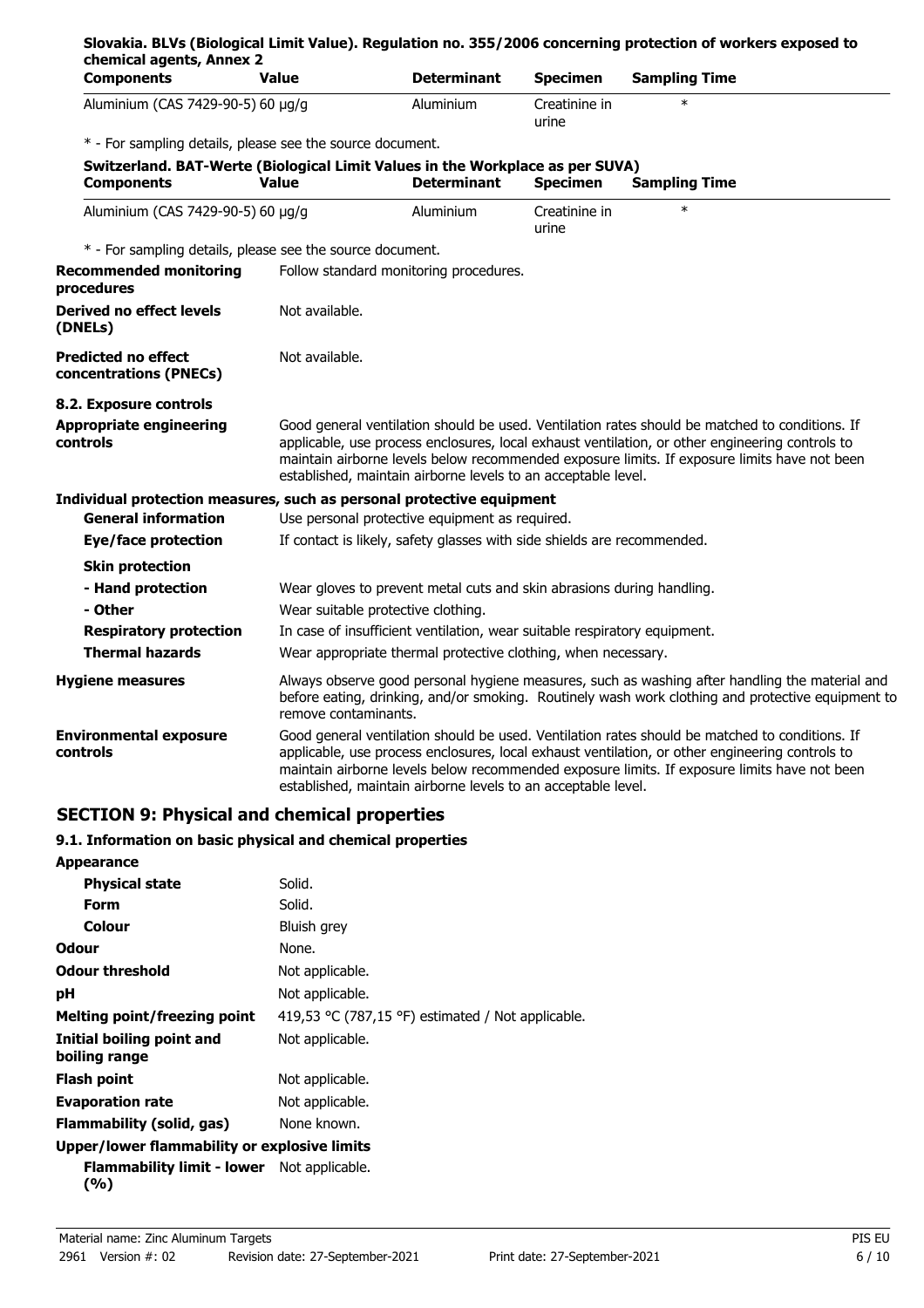| <b>Flammability limit - lower</b><br>(%) temperature | Not applicable.      |
|------------------------------------------------------|----------------------|
| <b>Flammability limit -</b><br>upper $(% )$          | Not applicable.      |
| <b>Flammability limit -</b><br>upper (%) temperature | Not applicable.      |
| <b>Explosive limit - lower (</b><br>%)               | Not applicable.      |
| <b>Explosive limit - lower (</b><br>%) temperature   | Not applicable.      |
| <b>Explosive limit - upper</b><br>(%)                | Not applicable.      |
| <b>Explosive limit - upper (</b><br>%) temperature   | Not applicable.      |
| Vapour pressure                                      | Not applicable.      |
| <b>Vapour density</b>                                | Not applicable.      |
| <b>Relative density</b>                              | Not applicable.      |
| Solubility(ies)                                      |                      |
| <b>Solubility (water)</b>                            | Not applicable.      |
| <b>Partition coefficient</b><br>(n-octanol/water)    | Not applicable.      |
| <b>Auto-ignition temperature</b>                     | Not applicable.      |
| <b>Decomposition temperature</b>                     | Not applicable.      |
| <b>Viscosity</b>                                     | Not applicable.      |
| <b>Explosive properties</b>                          | Not explosive.       |
| <b>Oxidising properties</b>                          | Not oxidising.       |
| 9.2. Other information                               |                      |
| <b>Density</b>                                       | 6,92 g/cm3 estimated |
|                                                      |                      |

### **SECTION 10: Stability and reactivity**

| 10.1. Reactivity                            | The product is stable and non-reactive under normal conditions of use, storage and transport. |
|---------------------------------------------|-----------------------------------------------------------------------------------------------|
| 10.2. Chemical stability                    | Material is stable under normal conditions.                                                   |
| 10.3. Possibility of hazardous<br>reactions | No dangerous reaction known under conditions of normal use.                                   |
| 10.4. Conditions to avoid                   | Contact with incompatible materials.                                                          |
| 10.5. Incompatible materials                | Acids. Alkalies.                                                                              |
| 10.6. Hazardous<br>decomposition products   | No hazardous decomposition products are known.                                                |

# **SECTION 11: Toxicological information**

| <b>General information</b>                  | The products are classified as articles and, as such, do not present a physical or health hazard ir<br>the present form. If the products are processed or handled in ways that generate particles (dust,<br>fume, particles and/or powder), a potential health hazard could exist and risk management<br>measures must be taken to minimize risk. |
|---------------------------------------------|---------------------------------------------------------------------------------------------------------------------------------------------------------------------------------------------------------------------------------------------------------------------------------------------------------------------------------------------------|
| Information on likely routes of exposure    |                                                                                                                                                                                                                                                                                                                                                   |
| <b>Inhalation</b>                           | No adverse effects due to inhalation are expected.                                                                                                                                                                                                                                                                                                |
| <b>Skin contact</b>                         | No adverse effects due to skin contact are expected.                                                                                                                                                                                                                                                                                              |
| Eye contact                                 | Not likely, due to the form of the product.                                                                                                                                                                                                                                                                                                       |
| Ingestion                                   | Expected to be a low ingestion hazard.                                                                                                                                                                                                                                                                                                            |
| <b>Symptoms</b>                             | None known.                                                                                                                                                                                                                                                                                                                                       |
| 11.1. Information on toxicological effects  |                                                                                                                                                                                                                                                                                                                                                   |
| <b>Acute toxicity</b>                       | None known.                                                                                                                                                                                                                                                                                                                                       |
| <b>Skin corrosion/irritation</b>            | Not relevant, due to the form of the product.                                                                                                                                                                                                                                                                                                     |
| Serious eye damage/eye<br><i>irritation</i> | Not likely, due to the form of the product.                                                                                                                                                                                                                                                                                                       |
| <b>Respiratory sensitisation</b>            | Not a respiratory sensitizer.                                                                                                                                                                                                                                                                                                                     |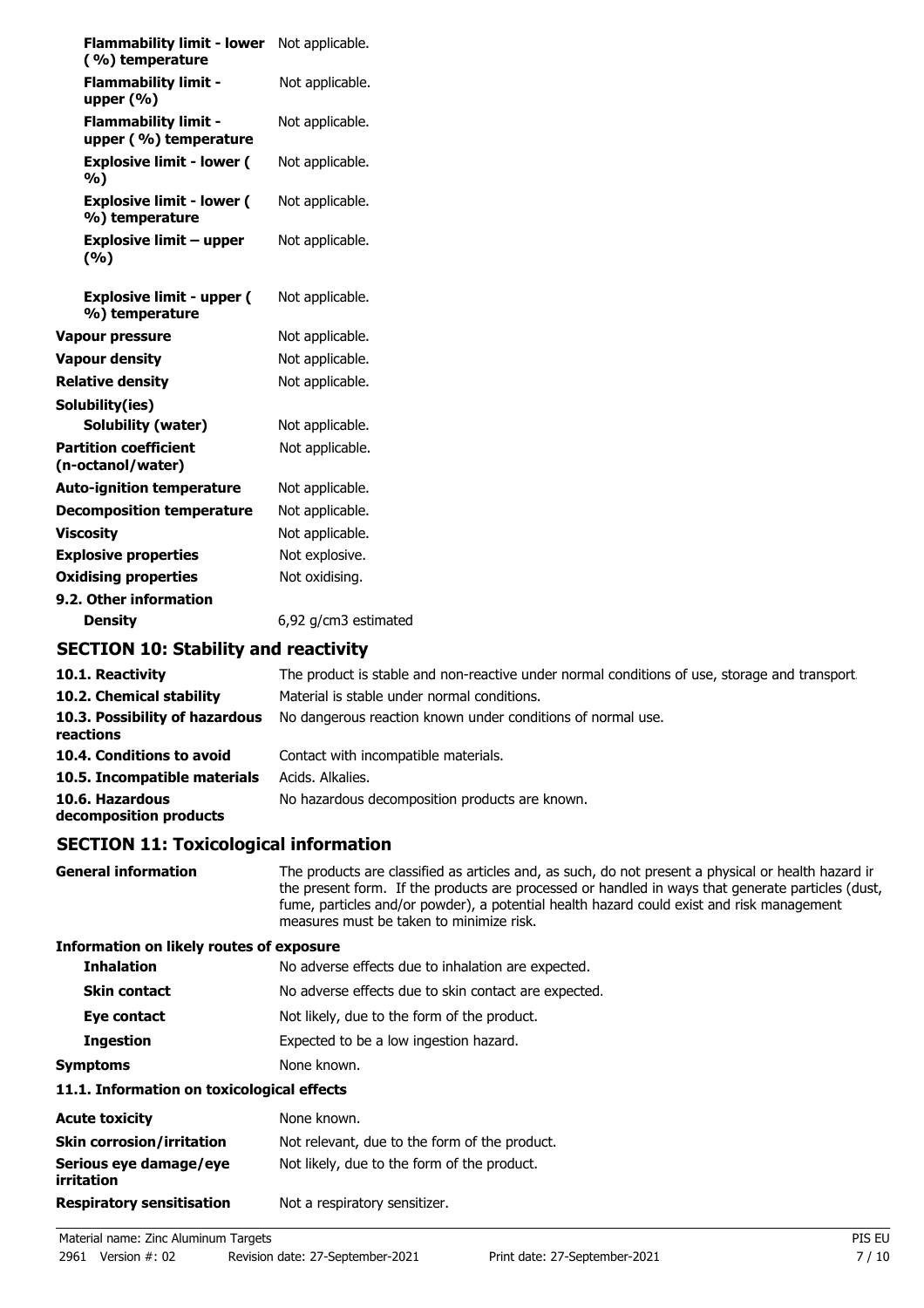| <b>Skin sensitisation</b>                                    | Not a skin sensitiser.    |                                                                              |                           |                                                                                                               |
|--------------------------------------------------------------|---------------------------|------------------------------------------------------------------------------|---------------------------|---------------------------------------------------------------------------------------------------------------|
| <b>Germ cell mutagenicity</b>                                | Not classified.           |                                                                              |                           |                                                                                                               |
| Carcinogenicity                                              | Not classified.           |                                                                              |                           |                                                                                                               |
| at work (as amended)                                         |                           |                                                                              |                           | Hungary. 26/2000 EüM Ordinance on protection against and preventing risk relating to exposure to carcinogens  |
| Not listed.                                                  |                           |                                                                              |                           |                                                                                                               |
| working (Official Gazette of the Republic of Slovenia)       |                           |                                                                              |                           | Slovenia. OELs. Regulations concerning protection of workers against risks due to exposure to chemicals while |
| Aluminium (CAS 7429-90-5)                                    |                           |                                                                              | Carcinogenic, Category 1A |                                                                                                               |
| <b>Reproductive toxicity</b>                                 | Not classified.           |                                                                              |                           |                                                                                                               |
| <b>Specific target organ toxicity</b><br>- single exposure   | Not classified.           |                                                                              |                           |                                                                                                               |
| <b>Specific target organ toxicity</b><br>- repeated exposure | Not classified.           |                                                                              |                           |                                                                                                               |
| <b>Aspiration hazard</b>                                     | Not an aspiration hazard. |                                                                              |                           |                                                                                                               |
| Mixture versus substance<br>information                      | No information available. |                                                                              |                           |                                                                                                               |
| <b>Other information</b>                                     | Not available.            |                                                                              |                           |                                                                                                               |
| <b>SECTION 12: Ecological information</b>                    |                           |                                                                              |                           |                                                                                                               |
| 12.1. Toxicity                                               |                           | Very toxic to aquatic life with long lasting effects.                        |                           |                                                                                                               |
| <b>Product</b>                                               |                           | <b>Species</b>                                                               |                           | <b>Test Results</b>                                                                                           |
| Zinc Aluminum Targets<br><b>Aquatic</b>                      |                           |                                                                              |                           |                                                                                                               |
| Acute                                                        |                           |                                                                              |                           |                                                                                                               |
| Crustacea                                                    | <b>EC50</b>               | Daphnia                                                                      |                           | 1,4141 mg/l, 48 hours estimated                                                                               |
| Fish                                                         | <b>LC50</b>               | Fish                                                                         |                           | 0,2612 mg/l, 96 hours estimated                                                                               |
| <b>Components</b>                                            |                           | <b>Species</b>                                                               |                           | <b>Test Results</b>                                                                                           |
| Zinc (CAS 7440-66-6)                                         |                           |                                                                              |                           |                                                                                                               |
| <b>Aquatic</b>                                               |                           |                                                                              |                           |                                                                                                               |
| Acute                                                        |                           |                                                                              |                           |                                                                                                               |
| Fish                                                         | <b>LC50</b>               | Bony fish superclass (Osteichthyes)                                          |                           | 0,52 - 3,59 mg/l, 96 hours                                                                                    |
| 12.2. Persistence and<br>degradability                       |                           | No data is available on the degradability of any ingredients in the mixture. |                           |                                                                                                               |
| 12.3. Bioaccumulative<br>potential                           | No data available.        |                                                                              |                           |                                                                                                               |

**12.6. Other adverse effects** No other adverse environmental effects (e.g. ozone depletion, photochemical ozone creation

#### residues. This material and its container must be disposed of in a safe manner (see: Disposal instructions).

**SECTION 13: Disposal considerations**

**Estonia Dangerous substances in soil Data**

**Bioconcentration factor (BCF)** Not available. **12.4. Mobility in soil** No data available.

# **Contaminated packaging**

**Residual waste**

**Partition coefficient n-octanol/water (log Kow)**

**vPvB assessment**

**12.7. Additional information**

**13.1. Waste treatment methods**

disposal.

Not available.

Zinc (CAS 7440-66-6) Zinc (Zn) 1000 mg/kg

**12.5. Results of PBT and** Not a PBT or vPvB substance or mixture.

Dispose of in accordance with local regulations. Empty containers or liners may retain some product

Since emptied containers may retain product residue, follow label warnings even after container is emptied. Empty containers should be taken to an approved waste handling site for recycling or

potential, endocrine disruption, global warming potential) are expected from this component.

Zinc (Zn) 200 mg/kg Zinc (Zn) 500 mg/kg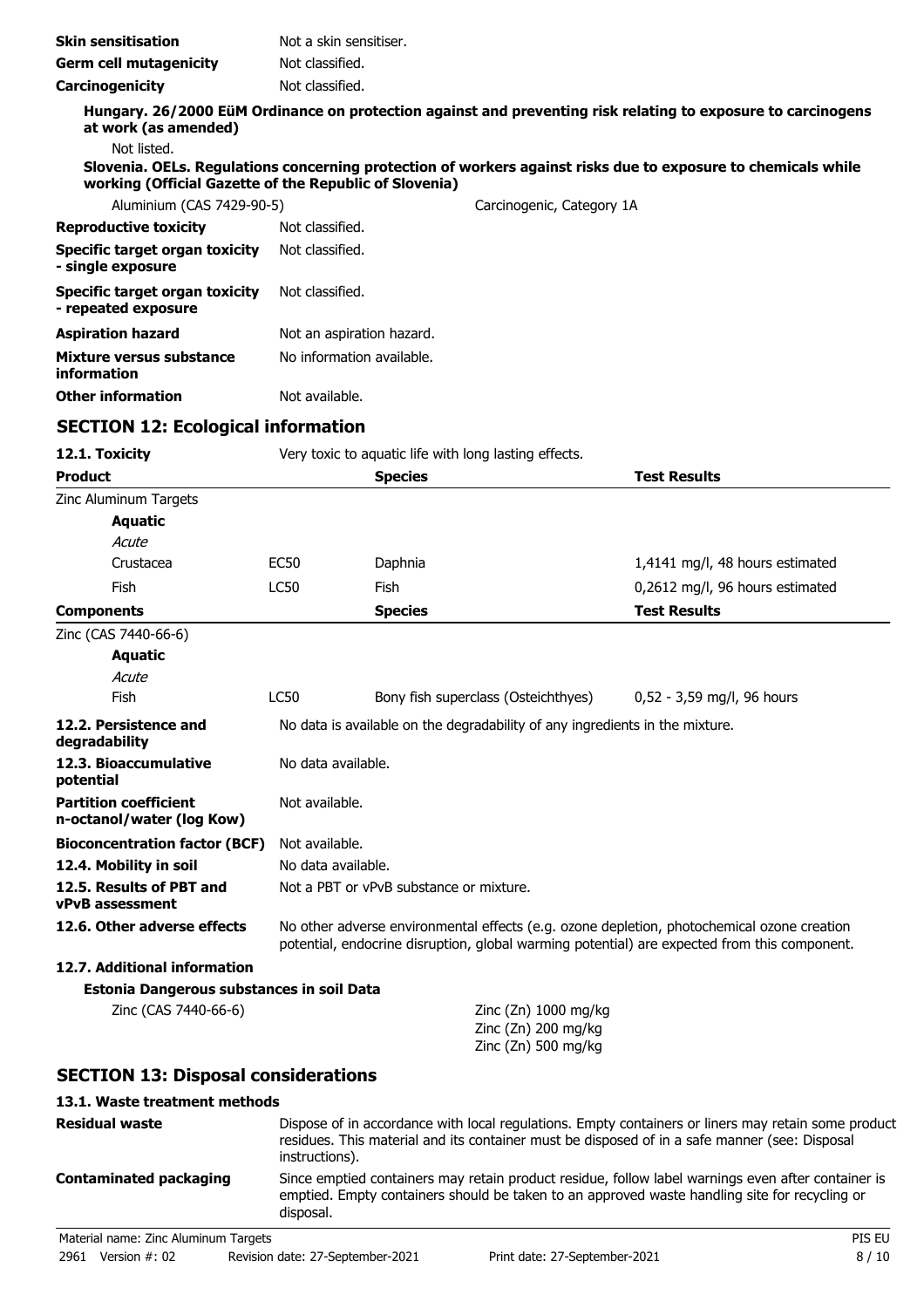| <b>EU waste code</b>                                            | The Waste code should be assigned in discussion between the user, the producer and the waste<br>disposal company.                                                                                                                                                                                                                                 |
|-----------------------------------------------------------------|---------------------------------------------------------------------------------------------------------------------------------------------------------------------------------------------------------------------------------------------------------------------------------------------------------------------------------------------------|
| <b>Disposal</b><br>methods/information                          | Collect and reclaim or dispose in sealed containers at licensed waste disposal site. Do not allow this<br>material to drain into sewers/water supplies. Do not contaminate ponds, waterways or ditches with<br>chemical or used container. Dispose of contents/container in accordance with<br>local/regional/national/international regulations. |
| <b>Special precautions</b>                                      | Dispose in accordance with all applicable regulations.                                                                                                                                                                                                                                                                                            |
| <b>SECTION 14: Transport information</b>                        |                                                                                                                                                                                                                                                                                                                                                   |
| <b>ADR</b>                                                      |                                                                                                                                                                                                                                                                                                                                                   |
| 14.1. - 14.6.: Not regulated as dangerous goods.<br><b>RID</b>  |                                                                                                                                                                                                                                                                                                                                                   |
| 14.1. - 14.6.: Not regulated as dangerous goods.<br><b>ADN</b>  |                                                                                                                                                                                                                                                                                                                                                   |
| 14.1. - 14.6.: Not regulated as dangerous goods.<br><b>IATA</b> |                                                                                                                                                                                                                                                                                                                                                   |
| 14.1. - 14.6.: Not regulated as dangerous goods.<br><b>IMDG</b> |                                                                                                                                                                                                                                                                                                                                                   |
| 14.1. - 14.6.: Not regulated as dangerous goods.                |                                                                                                                                                                                                                                                                                                                                                   |
| <b>General information</b>                                      | IMDG Regulated Marine Pollutant.                                                                                                                                                                                                                                                                                                                  |
| <b>SECTION 15: Regulatory information</b>                       |                                                                                                                                                                                                                                                                                                                                                   |
|                                                                 | 15.1. Safety, health and environmental regulations/legislation specific for the substance or mixture                                                                                                                                                                                                                                              |
| <b>EU</b> regulations                                           |                                                                                                                                                                                                                                                                                                                                                   |
| Not listed.                                                     | Regulation (EC) No. 1005/2009 on substances that deplete the ozone layer, Annex I and II, as amended                                                                                                                                                                                                                                              |
| Not listed.                                                     | Regulation (EU) 2019/1021 On persistent organic pollutants (recast), as amended                                                                                                                                                                                                                                                                   |
| amended                                                         | Regulation (EU) No. 649/2012 concerning the export and import of dangerous chemicals, Annex I, Part 1 as                                                                                                                                                                                                                                          |
| Not listed.<br>amended<br>Not listed.                           | Regulation (EU) No. 649/2012 concerning the export and import of dangerous chemicals, Annex I, Part 2 as                                                                                                                                                                                                                                          |
| amended                                                         | Regulation (EU) No. 649/2012 concerning the export and import of dangerous chemicals, Annex I, Part 3 as                                                                                                                                                                                                                                          |
| Not listed.<br>Not listed.                                      | Regulation (EU) No. 649/2012 concerning the export and import of dangerous chemicals, Annex V as amended                                                                                                                                                                                                                                          |
| Aluminium (CAS 7429-90-5)<br>Zinc (CAS 7440-66-6)               | Regulation (EC) No. 166/2006 Annex II Pollutant Release and Transfer Registry, as amended                                                                                                                                                                                                                                                         |
| Not listed.                                                     | Regulation (EC) No. 1907/2006, REACH Article 59(10) Candidate List as currently published by ECHA                                                                                                                                                                                                                                                 |
| <b>Authorisations</b>                                           |                                                                                                                                                                                                                                                                                                                                                   |
| Not listed.                                                     | Regulation (EC) No. 1907/2006, REACH Annex XIV Substances subject to authorization, as amended                                                                                                                                                                                                                                                    |
| <b>Restrictions on use</b>                                      |                                                                                                                                                                                                                                                                                                                                                   |
| amended                                                         | Regulation (EC) No. 1907/2006, REACH Annex XVII Substances subject to restriction on marketing and use as                                                                                                                                                                                                                                         |
| Zinc (CAS 7440-66-6)<br>mutagens at work, as amended.           | Directive 2004/37/EC: on the protection of workers from the risks related to exposure to carcinogens and                                                                                                                                                                                                                                          |
| Not listed.                                                     |                                                                                                                                                                                                                                                                                                                                                   |
| <b>Other EU regulations</b>                                     | Directive 2012/18/EU on major accident hazards involving dangerous substances, as amended                                                                                                                                                                                                                                                         |
| Aluminium (CAS 7429-90-5)<br>Zinc (CAS 7440-66-6)               |                                                                                                                                                                                                                                                                                                                                                   |
| <b>Other regulations</b>                                        | The product is classified and labelled in accordance with Regulation (EC) 1272/2008 (CLP                                                                                                                                                                                                                                                          |

Regulation) as amended.